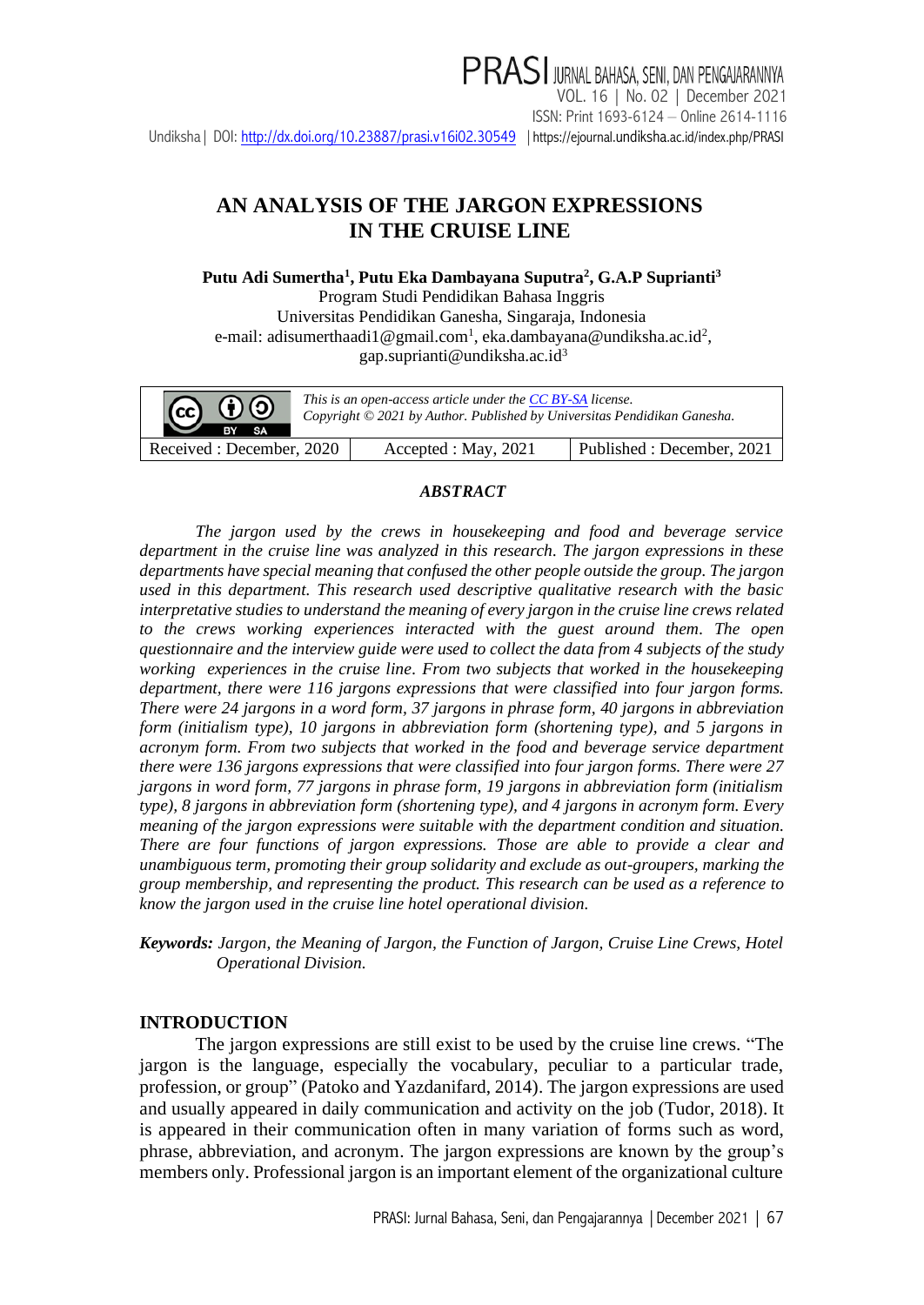of any enterprise (Rebrina and Generalova, 2019). This condition made the other people outside the organization are difficult to know the jargon expressions and understand the meaning of the jargon expressions. If the new members and also the guest in the cruise line found or listened this kind of jargon expressions, they would not understand about it. Therefore, this research aimed to identify, analyzed, and investigated the example, meaning, and also the function of jargon expressions that used by the hotel operational division crews.

This research was about the jargon expressions used by the housekeeping and food and beverage service crews in the cruise line. It was used by the cruise line crews to state about the job responsibility, job position, and the name of the place or section and the product of the hotel operational department. This research focused on two departments:, the housekeeping department and the food and beverage service department. Housekeeping department is a department in a hotel operational division that responsible for cleanliness, maintenance, aesthetic upkeep of rooms, public areas, back areas, and the surrounding (Firdaus, 2011).Then the food and beverage department is a hotel department that has duties for producing, serving, and selling food and beverages menu in the cruise ship (Adriadi, 2010). Both departments used the jargon expressions in the communication actively. The crews in both department spoke by using the jargon expressions to the other crews and also to the guest. This habit of using the jargon expressions in the communication was a common thing that happened in the cruise line. It worked well for the one who knew about the jargon expressions but it was a problem to somebody who did not know about it yet, especially for the new cruise line crews and also the guest in the cruise line.

Some studies have been examining the use of jargon in a specific department. Marantika, Budasi, Wedhanti (2020), for example, studied about Jargons used by the Human Resources Department at the Lovina Bali. In this research, there were 121 jargons used by the HRD in The Lovina Bali hotel that categorized into acronym, abbreviation, compounding, and borrowing. After that, there was another research that conducted by Pradipta (2017) with the title "An Analysis of Jargons Used by Receptionist in Front Office at Grand Istana Rama Hotel". In this research, there were 68 jargons that used by the front office staff with 33 jargons that able to provide a technical language to make efficient communication and 35 jargons of the abbreviation to encourage in-group solidarity. The jargon expressions had researched by Juddin (2017) too with the title "The Jargon Used by Employees of Food and Beverage Service (FBS Division) at Hotels." In this research, there were 54 jargons that had three functions, namely a) clear, unambiguous, and economical terms, b) promoting group solidarity, and c) marking the group membership. The data and research conducted by Marantika, Budasi, Wedhanti (2020), Pradipta (2017), and Juddin (2017) showed that jargons were still exist to be used in a specific department. Those studies aimed for the jargon in the hotel operational division in a hotel. Then this research was about the jargon in the hotel operational division also but the jargon was used in the cruise line. Therefore, this research got a data about the jargon used in the cruise line especially in the housekeeping and the food and beverage service department. The data would be gained from the subjects of the study working experiences in the cruise line.

Based on the four research subjects of the study, the jargon expressions were used by the cruise line crews to communicate to each other often. There were so many jargon expressions that used in the communication by the cruise line crews. Then the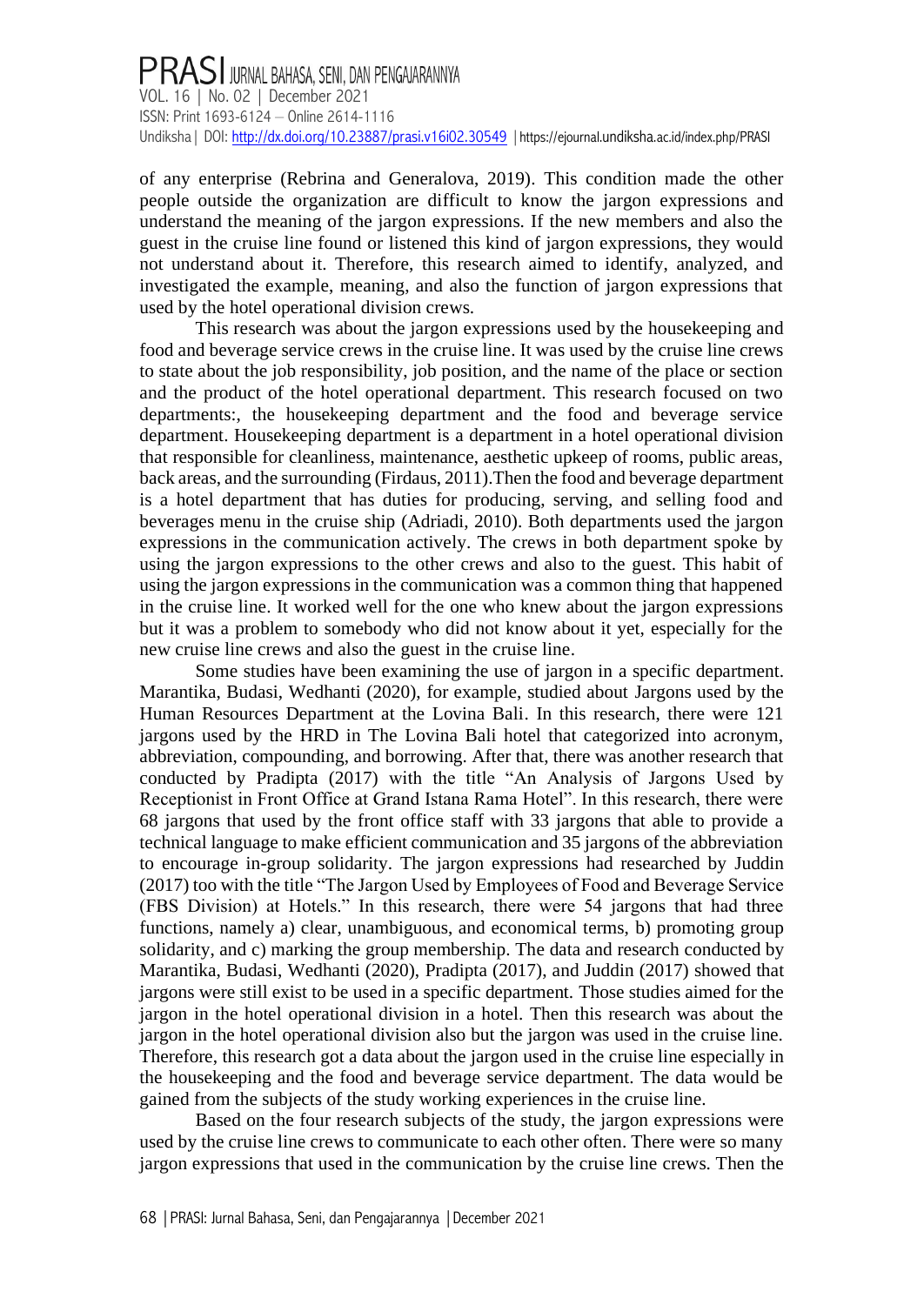# PRASI JURNAL BAHASA, SENI, DAN PENGAJARANNYA

VOL. 16 | No. 02 | December 2021 ISSN: Print 1693-6124 – Online 2614-1116 Undiksha | DOI[: http://dx.doi.org/10.23887/prasi.v16i02.30549](http://dx.doi.org/10.23887/prasi.v16i02.30549) | https://ejournal.undiksha[.ac.id/index.php/PRASI](https://ejournal.undiksha.ac.id/index.php/PRASI)

meaning of some jargon expressions were not understood by the other people outside the cruise line crews. Because the jargon was a special vocabulary that only used inside the group. It was also used by the cruise line crews to communicate to the guest. It made a misunderstanding between the cruise line crews and also the guest since the guest did not know the jargon expressions and also its meaning. Even though it was a common word, but as a jargon it can have different meaning. Because the function of the jargon was different in each department. It became a problem to use the jargon expressions in the cruise line crew's activity. Therefore, the knowledge about the jargon expressions was necessary to be known by the other people.

The research focused on discussing about the jargon expressions used by the cruise line hotel operational division crews. It tried to obtain the data about the jargon expressions from four subjects that had many experience to work at the cruise line crews for many years. Their knowledge for many years working at the cruise line by using the jargon was the main data of this research. To gain the data, the research needed to do a preliminary research to check the existence of the jargon expressions. Then it used the questionnaire and the interview guide to get the data. The interview process was recorded to make sure there was no lost information during this data collection process. All of the questions were about the example, meaning, and the function of jargon expressions. After getting the data, it had to be selected to get the data that supported the research. Then the selected data was analyzed and represented into a list of the jargon expressions including its meaning. It was classified based on the jargon forms. Then the functions of the jargon expressions were explained clearly as a result of the research.

This research aimed to know about three things about the jargon expressions used by the cruise line cruise hotel operational division. The first research question was "what jargon expressions are used by the hotel operational divisions' crews in the cruise line?" This question was answered by using the theory of the definition and the forms of jargon, "jargon is the language of specialized terms used by a group or profession" (Wright, 2010) and "The four forms of jargon are word, phrase, abbreviation, and an acronym" (Halligan, 2004). The goal of this first research question was to identify and analyzed the example of jargon expressions used by the hotel operational divisions' crews in the cruise line. The jargon expressions were listed into the table based on the jargon forms. It made the reader easier to know and classified the jargon based on the jargon forms. The second research question was "What are the meanings of jargon expressions used by the hotel operational divisions' crews in the cruise line?" This question was answered by using the theory of definition of jargon as a specialized language, "Jargon refers to the specialized [language](https://www.thoughtco.com/what-is-a-language-1691218) of a professional or occupational group" (Nordquist, 2019).The goal of this second research question was to identify and analyzed the meaning of jargon expressions used by the hotel operational divisions' crews in the cruise line. After knowing the jargon expressions, the reader needed to know about the meaning of the jargon expressions. The meaning of this jargon expressions told about how the jargon expressions were used in a sentence. Then, the third research question was "What are the functions of jargon used by the hotel operational divisions' crews in the cruise line?" This question was answered by using the theory of the function of jargon, "The functions of jargon are providing speaker of specialized domains with a clear and unambiguous term that refers to the activity then promoting their group solidarity and to exclude as out-groupers those people who do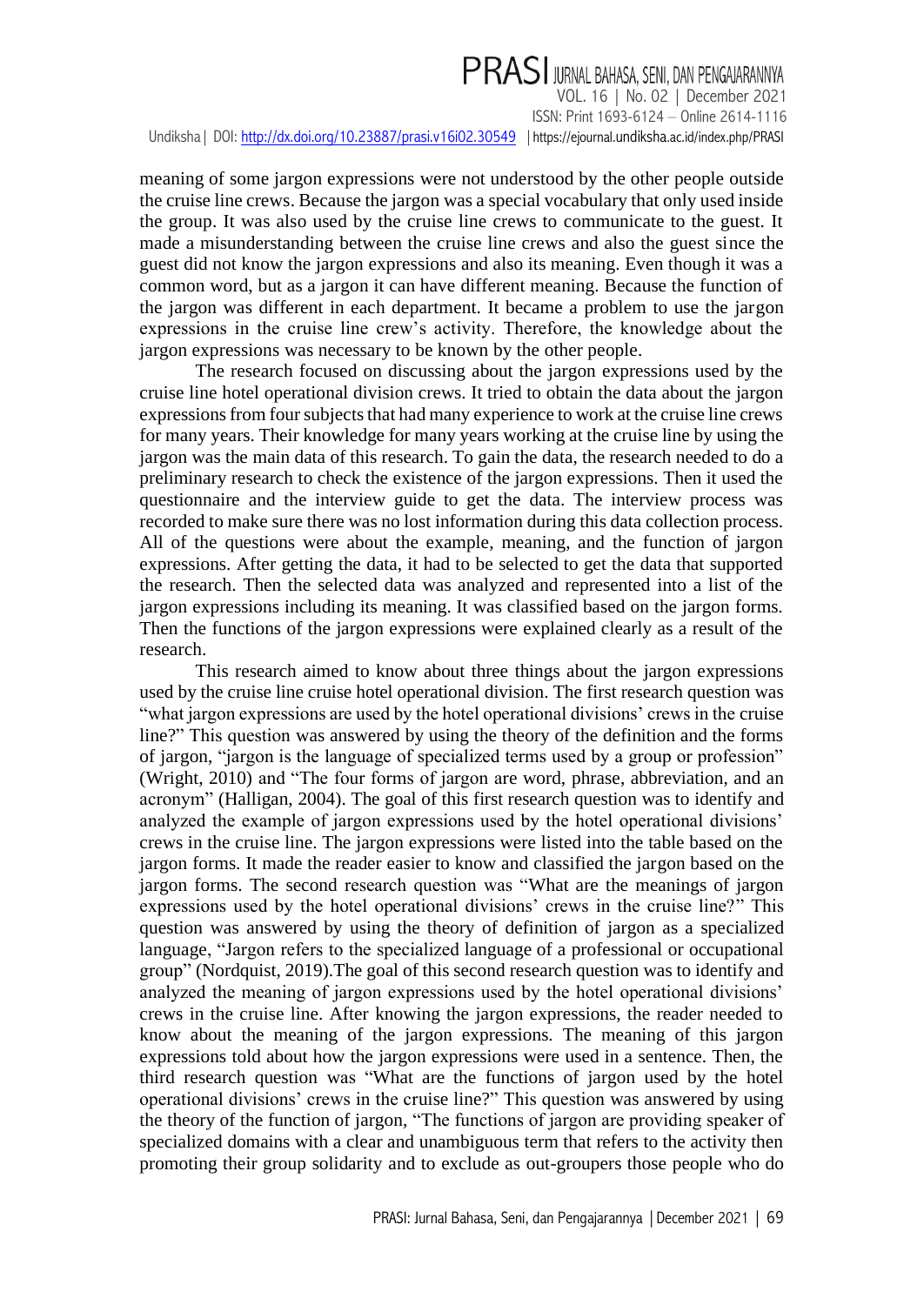not use the jargon" (Allan and Burridge, 2006, p. 28). Then another theory about "the function of jargon is marking the group membership of a profession" (Brown and Attardo, 2009). The goal of this third research question was to investigate the functions of jargon used by the hotel operational divisions' crews in the cruise line. Therefore this research was able to help the new cruise line crews, the guest, and the other people outside the cruise line crews to know about the example of the jargon expressions, to understand the meaning and also the function of the jargon expressions.

### **METHOD**

This study used a qualitative descriptive research approach with basic interpretative studies as a method in the research. This method collected the data based on the real experiences of the cruise line crews to interpret how to use the examples, meaning, and also function of the jargon in the cruise line since the jargon of the cruise line is a new expression that has a special meaning related to their job responsibility. This research provided the example of the jargon expressions used in the cruise line hotel operational division., it explained and analyzed the meaning and the function of the jargon expression. This research focused only on hotel operational division at the cruise line. Because this division was able to meet and communicate with the guest on the board directly. This situation made a proper opportunity of using the jargon in conversation between the crews and the guest often.

The data in this research were collected by using two research instruments. The first instrument was the open questionnaire. This open questionnaire gave more freedom to the subjects to answer the question. There is no limitation of the subject to answer the question. They were able to mention, describe, or even giving a reason to their answer. The questionnaire was given to the four research participants then it was answered by themselves. This questionnaire was about the respondents' knowledge and also the experiences about using the jargon in the cruise line. Then the second instrument was the interview guide. The questions of the interview guide were similar to the open questionnaire but it has more question that specified based on the profession of the research participant. It was about the housekeeping department and also food and beverage service department. The interview process was recorded by using a digital recorder then the researcher transcribed the interview voice record. During the interview, It was also necessary to take notes. After obtained the data, it was transcribed, analyzed and described clearly.

This research had four research subjects. Those subjects were the cruise line hotel operational crews that had many experiences in the tourism environment, especially in the cruise line. Their experience in the cruise line gives proper knowledge to the subject of the research (Ary, Jacobs and Sorensen, 2010). The subjects were the professional cruise line crews that had a special skills from many years working experience in their department. A professional is a member of a profession or any person who earns their living from a specified activity (Balthazard, 2015). Two of the subjects were the cruise line crews that had special abilities in the housekeeping department. Then the other crews were the food and beverage service department. They have worked in the Oosterdam Cruise Line, Rotterdam Cruise Line, Ryndam Cruise line, Westerdam Cruise Line, Zuiderman Cruise Line, Volendam Cruise Line, and New Amsterdam Cruise Line. The information about the jargon expressions from subjects' knowledge in each department was the main data in this research. The information was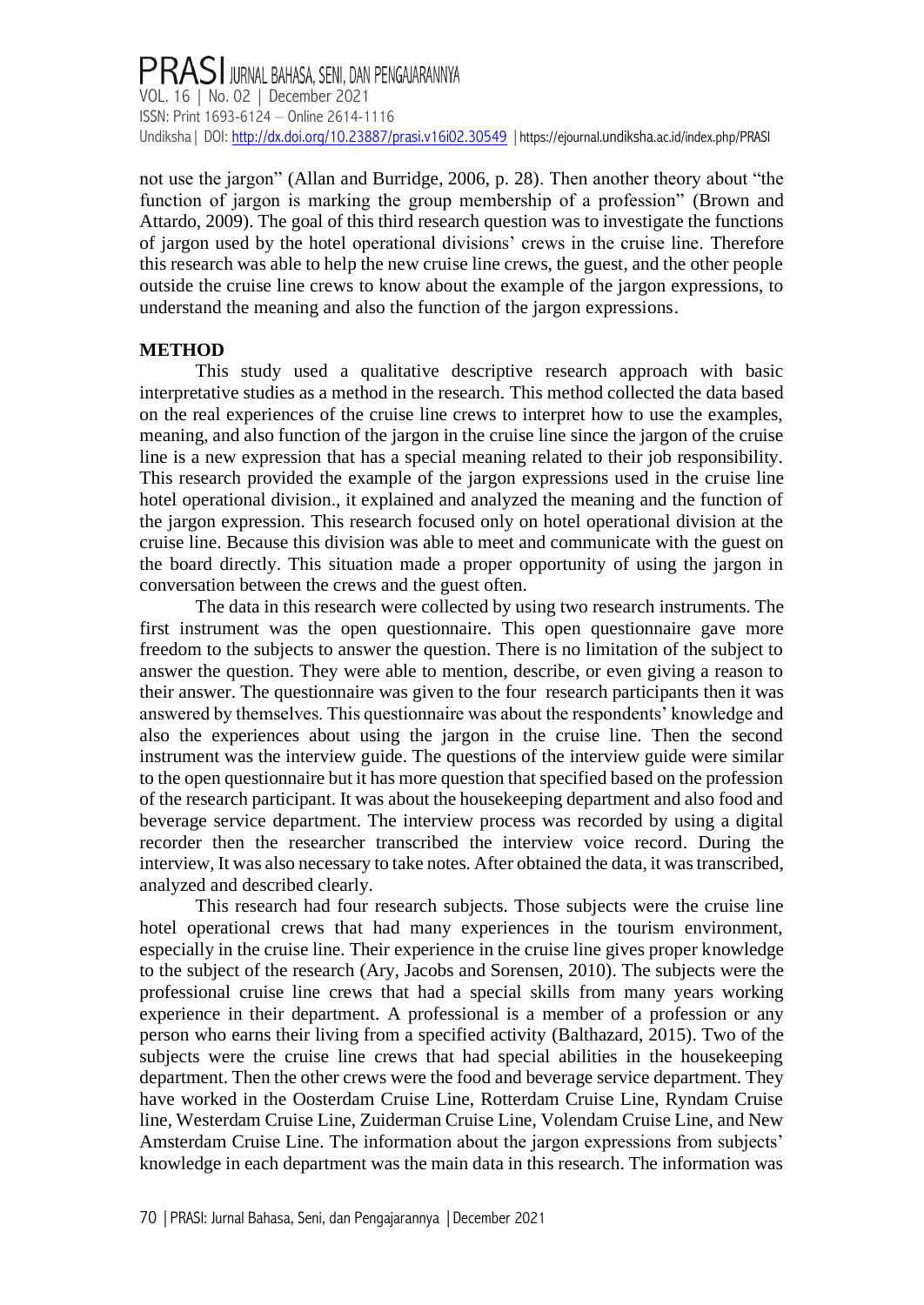# PRASI JURNAL BAHASA, SENI, DAN PENGAJARANNYA

VOL. 16 | No. 02 | December 2021 ISSN: Print 1693-6124 – Online 2614-1116 Undiksha | DOI[: http://dx.doi.org/10.23887/prasi.v16i02.30549](http://dx.doi.org/10.23887/prasi.v16i02.30549) | https://ejournal.undiksha[.ac.id/index.php/PRASI](https://ejournal.undiksha.ac.id/index.php/PRASI)

about the jargon expressions that used effectively in the cruise line crews' communication between the staffs and also with the guest.

This research used data analysis method model from Miles and Huberman (1994). There were four components of this data analysis method model (Miles and Huberman, 1994). The first component was data collection. In this part, the data was collected by using two instruments, questionnaire and interview guide. The second component was data reduction. In this part, the data was selected carefully. The suitable data was selected to support the research and the other data that had no relation with the research was removed by the research. The third component was data display. In this research the example of the jargon expressions was presented by the research in the form of table along with each meaning of the jargon expressions. Then the jargon functions were describe clearly. The fourth component was conclusion drawing. In this part, all of the data were concluded to be a proper data that became the result of the research.

#### **FINDING AND DISCUSSION**

The jargon expressions are used by the professional in a profession or occupational group (Nordquist, 2019). The jargon expressions were used by the professional in a specific occupation. This research aimed to know the example of jargon expressions used in the cruise line hotel operational division like housekeeping and food and beverage department. This research explained the jargon expressions based on the four forms of jargon like word, phrase, abbreviation, and an acronym form (Halligan, 2004). Especially for the abbreviation form, this research explained the abbreviation based on its types, shortening, and also initialism. It also listed the example of the jargon expressions and its meaning into an arranged table based on the form of jargon itself.

The jargon in the word form was different from the other jargon forms because it can stand as a single word. It did not like a phrase that used word combination to make a meaningful unit. It was naturally a complete word with its meaning. "A word is the smallest unit of grammar that can stand alone as a complete utterance" (Crystal, 2003). There were twenty four jargons in the housekeeping department and also twenty seven jargons were used by the cruise line crews in the food and beverage service department. In this part, there were only ten jargon expressions from both department that showed in the table 1 and table 2 as the example of the jargon expression in word form. The jargon expressions were listed including with each meaning of the jargon expressions.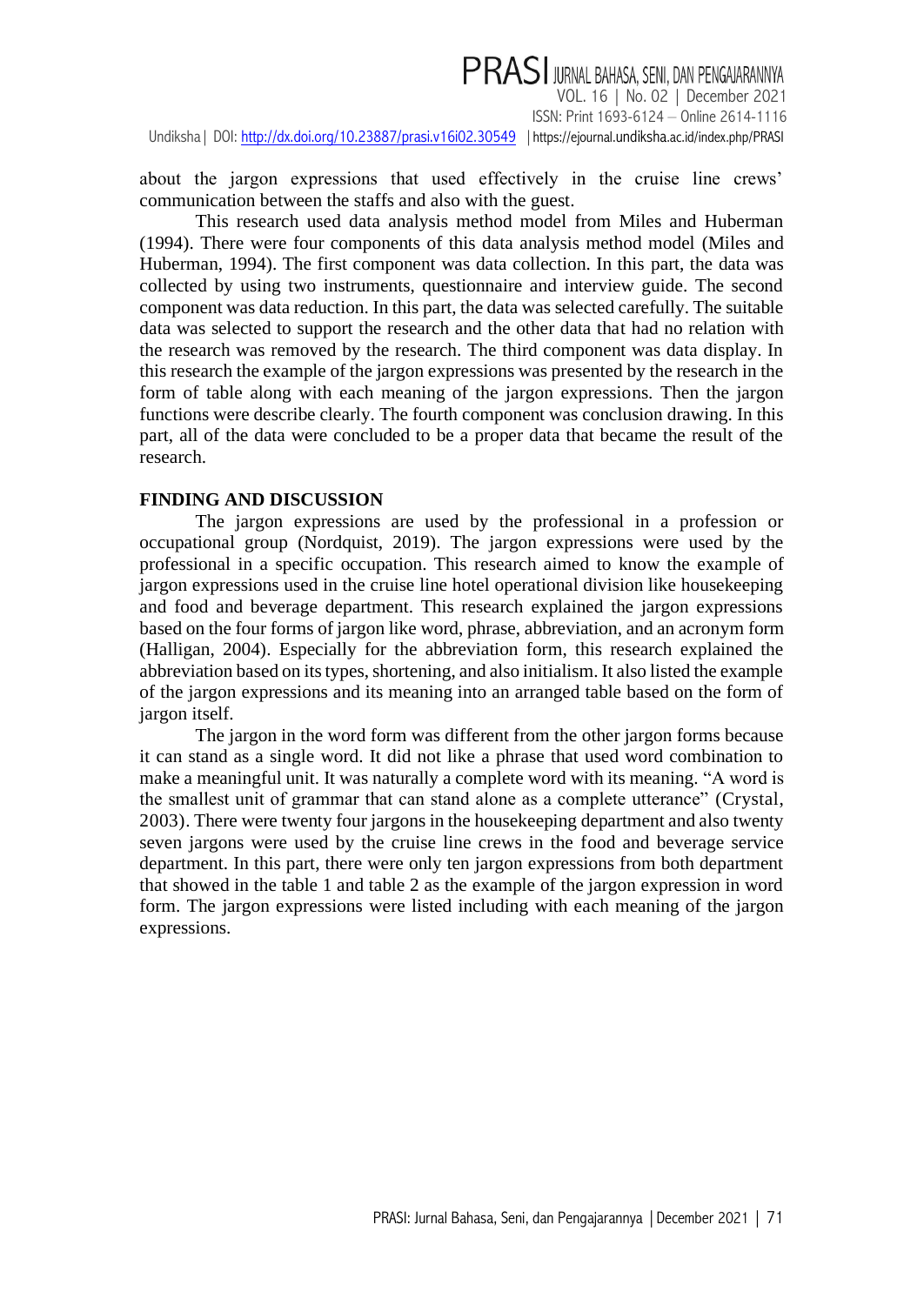| N <sub>0</sub> | <b>Jargon</b>  | <b>Meaning</b>                                                       |
|----------------|----------------|----------------------------------------------------------------------|
|                | Alleyway       | A passageway or corridor                                             |
| 2              | Atrium         | The central passenger area                                           |
|                | <b>Berth</b>   | The bed in cabin                                                     |
| 4              | <b>Buffing</b> | To smooth the floor with a low speed floor polishing.                |
|                | Burnishing     | Polishing the floor with a high speed floor machine to achieve an    |
|                |                | extremely high gloss.                                                |
| 6              | Cabin          | The sleeping compartment or room in ship or a stateroom              |
|                | Canteen        | The place for the crew to take their meal                            |
| 8              | Captain        | The person in charge of a cruise ship, responsible for steering the  |
|                |                | ship and giving directions to all other members of the crew.         |
| 9              | Check in       | The registration process of the guest for entering the cruise ship   |
| 10             | Check out      | The registration process of the guest for coming out from the cruise |
|                |                | ship                                                                 |

### Table 1. The List of Jargons in Word Form (Housekeeping)

Based on Table 1, there are ten examples of jargon expressions in the housekeeping department. This type of jargons was used effectively in the cruise line by the cruise line crews. There were more jargons that used effectively in the housekeeping and had a specific meaning for special situation or case too.

| N <sub>0</sub> | <b>Jargon</b>    | <b>Meaning</b>                                              |
|----------------|------------------|-------------------------------------------------------------|
| 1              | A la Carte       | List of menu and also the price                             |
| 2              | Adjustment       | Taking the plate or the cutleries that unnecessary on the   |
|                |                  | table based on the table set up                             |
| 3              | <b>Barista</b>   | A person whose job involves preparing and serving           |
|                |                  | different types of coffee.                                  |
| 4              | Baker            | Someone who makes, bakes and sells breads, rolls,           |
|                |                  | biscuits or cookies, and/or crackers using an oven or other |
|                |                  | concentrated het source                                     |
| 5              | <b>Bartender</b> | A person who serves usually alcoholic beverages behind      |
|                |                  | the bar, usually in a licensed establishment                |
| 6              | <b>Butcher</b>   | A person who may slaughter animals, dress their flesh,      |
|                |                  | sell their meat or do any combination of these three tasks  |
| 7              | Cutlery          | The tools that have a function to help someone to eat and   |
|                |                  | drink something.                                            |
| 8              | Dish Washer      | Person who responsible to wash the dirty plate, glass and   |
|                |                  | cutleries                                                   |
| 9              | Waiter           | A man whose job is to serve customers at their tables in a  |
|                |                  | restaurant                                                  |
| 10             | Waitress         | A girl whose job is to serve customers at their tables in a |
|                |                  | restaurant                                                  |

Table 2. The List of Jargons in Word Form (Food and Beverage Service)

Based on Table 2, ten jargon expressions were used by the cruise line crews in the food and beverage service department. It showed that the jargon expressions in the word form were useful to use in the cruise line. Those expressions were meaningful. It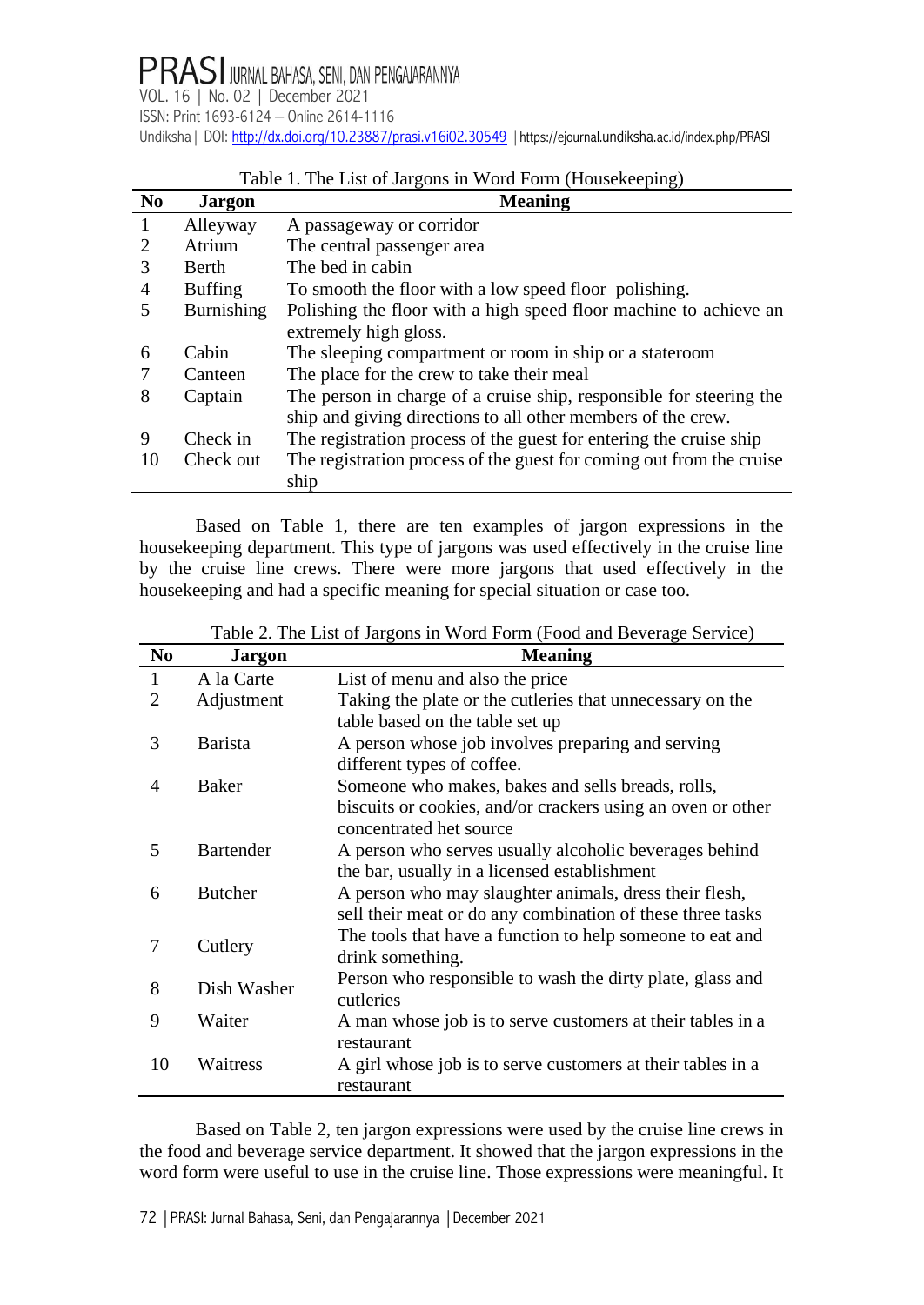showed a specific meaning that functional to use in the conversation on the cruise line. Some of the jargon expressions in the word form looked the same as the word of the non-jargon. But the meaning of the jargon expressions was different. The meaning of the jargon will be straight to the point. It makes a clean and unambiguous instruction to the staffs. The staffs were able to react well after listening to the jargon.

The jargon in the form of phrase showed as a unit of an expression that was meaningful. The food and beverage service crews built the jargon expressions by combining two words or more, and those words had one meaning (George, 2006). The combining did not make a new word. Those combined words stayed the same as usual. Then if those words were meet, it created a single meaning. There were thirty seven jargon expressions found in the housekeeping department and seventy seven jargon expressions used in the hotel operational division. All of them were in the phrase form that used effectively on the cruise line. In this part, table 3 and table 4 showed you ten example of the jargon in the form of phrase included with the meaning itself used in the cruise line hotel operational division.

| N <sub>0</sub> | <b>Jargon</b>          | <b>Meaning</b>                                                                                                                     |
|----------------|------------------------|------------------------------------------------------------------------------------------------------------------------------------|
| 1              | Assistant              | The person who responsible to oversee timely distribution                                                                          |
|                | <b>Laundry Master</b>  | of all linen/laundered items for front and back of house                                                                           |
|                |                        | areas this includes but is not limited to staterooms, crew<br>cabins, food and beverage areas, spa, pool. Cruise division,<br>etc. |
| 2              | <b>Assistant Guest</b> | The person who responsible for assisting guest services                                                                            |
|                | Service                | managers with day-to-day operations of the business                                                                                |
|                | Manager                |                                                                                                                                    |
| 3              | <b>Assistant Quick</b> | The person who responsible for overseeing assigned quick                                                                           |
|                | Service                | service area                                                                                                                       |
|                | Manager                |                                                                                                                                    |
| 4              | <b>Back Area</b>       | The area for all of cruise line crews only                                                                                         |
| 5              | Cabin steward          | A crew member who cleans and looks after<br>the                                                                                    |
|                |                        | housekeeping of your room                                                                                                          |
| 6              | Crew Gangway           | The area where crew board and disembark the vessel                                                                                 |
| 7              | Crew Cabin             | The place for all crews to live on the ship                                                                                        |
| 8              | Damp-dust              | A method of cleaning where the item to be cleaned is wiped                                                                         |
|                |                        | with a damp cloth                                                                                                                  |
| 9              | Deck Supervisor        | A person who responsible for inspections and running the                                                                           |
|                |                        | house keeping operation of our state the art ships (all                                                                            |
|                |                        | staterooms, suites, and public area)                                                                                               |
| 10             | Open Bed               | It is a bed that have been opened before ready to be used by                                                                       |
|                |                        | the guest. It is not covered by a blanket.                                                                                         |

Table 3. The List of Jargons in Phrase Form (Housekeeping)

Based on Table 3, there are ten examples of jargon expressions in the housekeeping department. These expressions were used by the crews often in this department. Then the meaning of the jargon in this department was used and understood by the member of the department only. The other department possibly had the same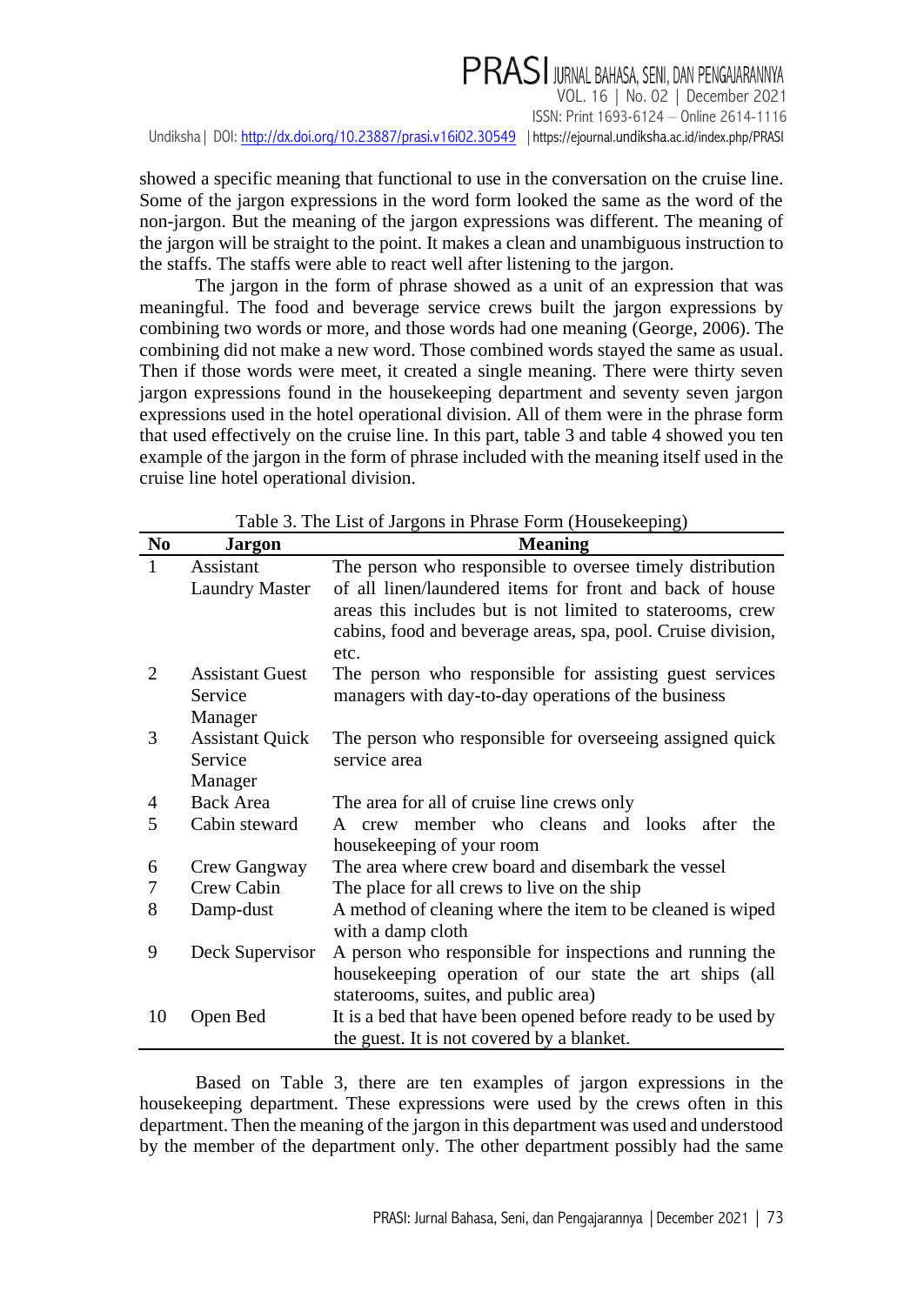jargon but it would have different meaning. Because the meaning of the jargon was related to the situation in each department.

Table 4. The List of Jargons in Phrase Form (Food and Beverage Service)

| $\bf No$     | <b>Jargon</b>           | <b>Meaning</b>                                                           |
|--------------|-------------------------|--------------------------------------------------------------------------|
| $\mathbf{1}$ | Assistant               | The person who responsible for greeting and providing                    |
|              | Dining Room             | service to 16-22 guests of all ages per seating.                         |
|              | Server                  |                                                                          |
| 2            | <b>Assistant Food</b>   | The person who assists with the management and daily                     |
|              | and Beverage            | operations of all food and beverage protocols.                           |
|              | Manager                 |                                                                          |
| 3            | <b>Assistant Waiter</b> | The person especially for a male who responsible for                     |
|              |                         | providing general assistance to waiters in the service of                |
|              |                         | foods and beverages to passenger in the cruise ship's                    |
|              | Assistant               | restaurant                                                               |
| 4            | Maitre'D                | The person who responsible to supervise all food and                     |
|              |                         | beverage service functions in the restaurant as assigned by<br>Maitre'D. |
| 5            | <b>Bar Utility</b>      | The person who responsible for supporting bar operations                 |
|              |                         | such as adequate bar supplies, cleaning the tools and also the           |
|              |                         | bar, until do a garnishing.                                              |
| 6            | <b>Bread</b> station    | A special place for the waiter and waitress to take the order            |
|              |                         | of bread                                                                 |
| 7            | Beverage                | A special place for the waiter and waitress to take the order            |
|              | station                 | of beverage                                                              |
| 8            | Bon a Petite            | A replacement of word "enjoy your meal"                                  |
| 9            | Captain Order           | A note of the guest order with the date, time and also the               |
|              |                         | person that take the responsibility for the order and also the           |
|              |                         | table number                                                             |
| 10           | Chef de Cuisine         | The main chef in a restaurant who in charge of all other                 |
|              |                         | functional chefs in the kitchen                                          |

Based on Table 4, there are ten jargon expressions used in the hotel operational division. Some jargon expressions consisted of two words and also three words. It showed that the jargon expressions were used by the cruise line crews effectively. Those expressions were meaningful and also functional to use in the conversation on the cruise line. Even a jargon contained two or more words but the jargon expressions aimed at the one single meaning only for the specific purpose on the cruise ship. The jargon expressions were used by the food and beverage service crews effectively and efficiently in communication among the cruise line crews.

There were two types of abbreviations expression used in the cruise line. The first one was the initialism, and another was shortening (Andrew, 2017). The initialism took the first letter of the word and combined it into a single form as an abbreviation (Andrew, 2017). The capital letter was used by the writer to write the abbreviation expressions. Then this letter represented every single word on the abbreviation expression. Then some abbreviations omitted the beginning of the end of the word. It was called a shortening. This abbreviation type (shortening) was transcripted by only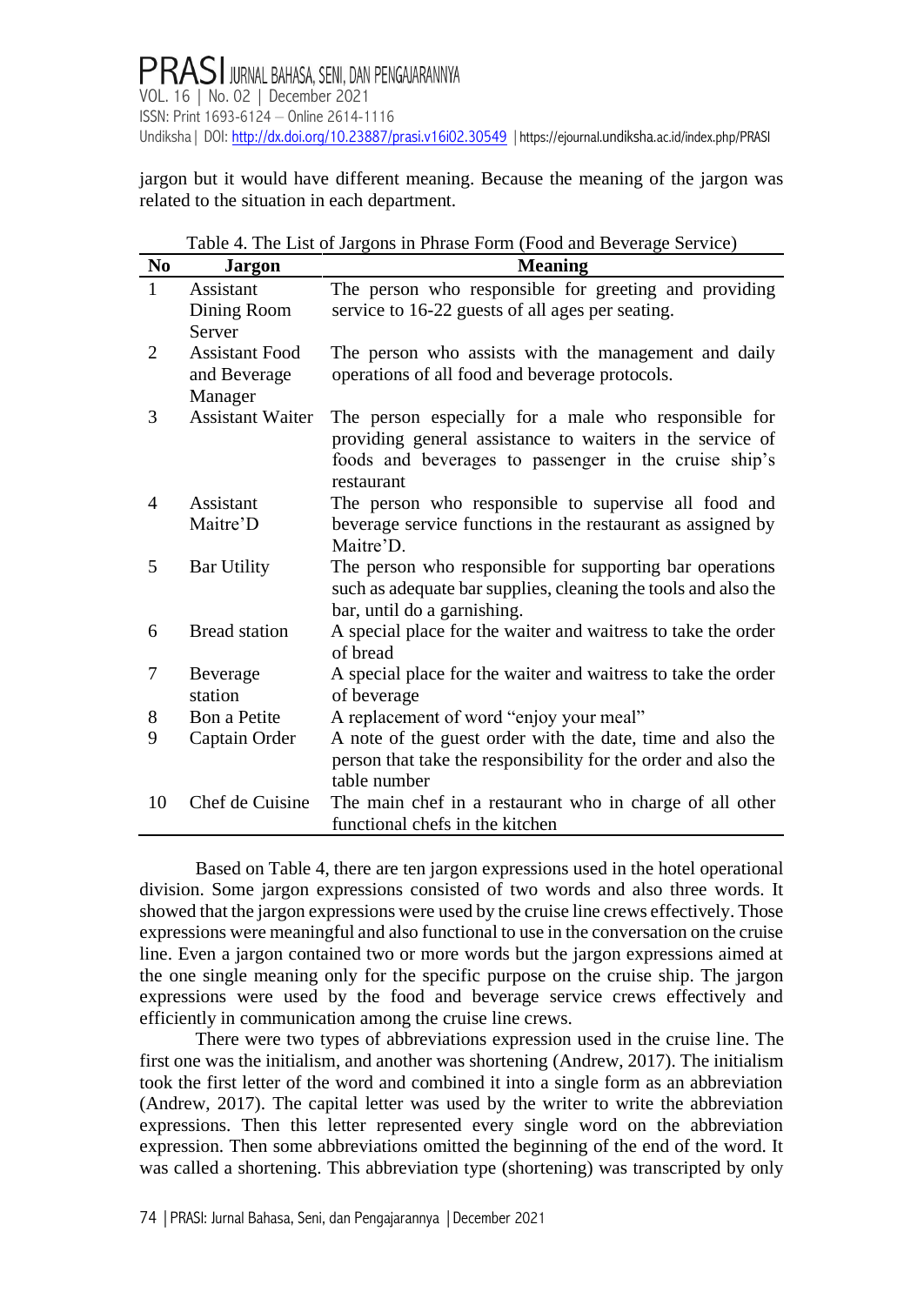wrote half part of the word but, it still represented the whole meaning of the word (Andrew, 2017).

This type of abbreviation only used the initial letter of the word to make the jargon expressions in the abbreviation form (Andrew, 2017). Every letter represented the whole complete word. It was an easy way to make this abbreviation form. The person had to take only the first letter of the world then combine it with the other first letter on the other words of the same phrase. It made a clear abbreviation form in the initialism type of jargon. There were forty jargon expressions found in the housekeeping department and there were nineteen jargon expressions used in the food and beverage service department. Then table 5 and table 6 showed ten jargon expressions only as the example of jargon expressions in the initialism type. The table represented the list of the jargon expressions and also the phrase word as a part of jargon form in the cruise line hotel operational division.

| N <sub>0</sub> | <b>Jargon</b> | <b>Meaning</b>                    |  |
|----------------|---------------|-----------------------------------|--|
|                | <b>ABC</b>    | Above and Beyond Compliance       |  |
|                | <b>ADR</b>    | <b>Average Daily Rate</b>         |  |
| 3              | <b>ARR</b>    | <b>Average Room Rate</b>          |  |
| 4              | CI            | Check In                          |  |
|                | $\rm CO$      | Check Out                         |  |
| 6              | C/R           | Check and Ready                   |  |
|                | <b>CRO</b>    | <b>Central Reservation Office</b> |  |
| 8              | DBL           | Double Lock                       |  |
| 9              | <b>DND</b>    | Do Not Disturb                    |  |
| 10             | V/C           | Vacant and Clean                  |  |

Table 5. The List of Jargons in Initialsm Type (Housekeeping)

Based on Table 5, there are ten jargon expressions in the housekeeping department. These jargons were made by taking the first letter of the word then combine it to the other letter from the other word. It was effective to make a long phrase can be stated shorter than the phrase itself.

| N <sub>0</sub> | <b>Jargon</b> | <b>Meaning</b>             |
|----------------|---------------|----------------------------|
|                | <b>BEO</b>    | <b>Banquet Event Order</b> |
|                | <b>BYO</b>    | Bring Your Own             |
| 3              | CDP           | Chef de Partie             |
|                | <b>CDC</b>    | Chef de Cuisine            |
|                | CO            | Captain Order              |
| 6              | <b>DBB</b>    | Dinner, Bed and Breakfast  |
|                | <b>FOB</b>    | Free on Board              |
| 8              | <b>GM</b>     | <b>General Manager</b>     |
| 9              | <b>GS</b>     | <b>Guest Service</b>       |
| 10             | <b>MOD</b>    | <b>Manager on Duty</b>     |

Table 6. The List of Jargons in Initialsm Type (Food and Beverage Service)

Based on Table 6, there are ten jargon expressions in the form of abbreviation, especially for the initialism type used by the cruise line hotel operational division crews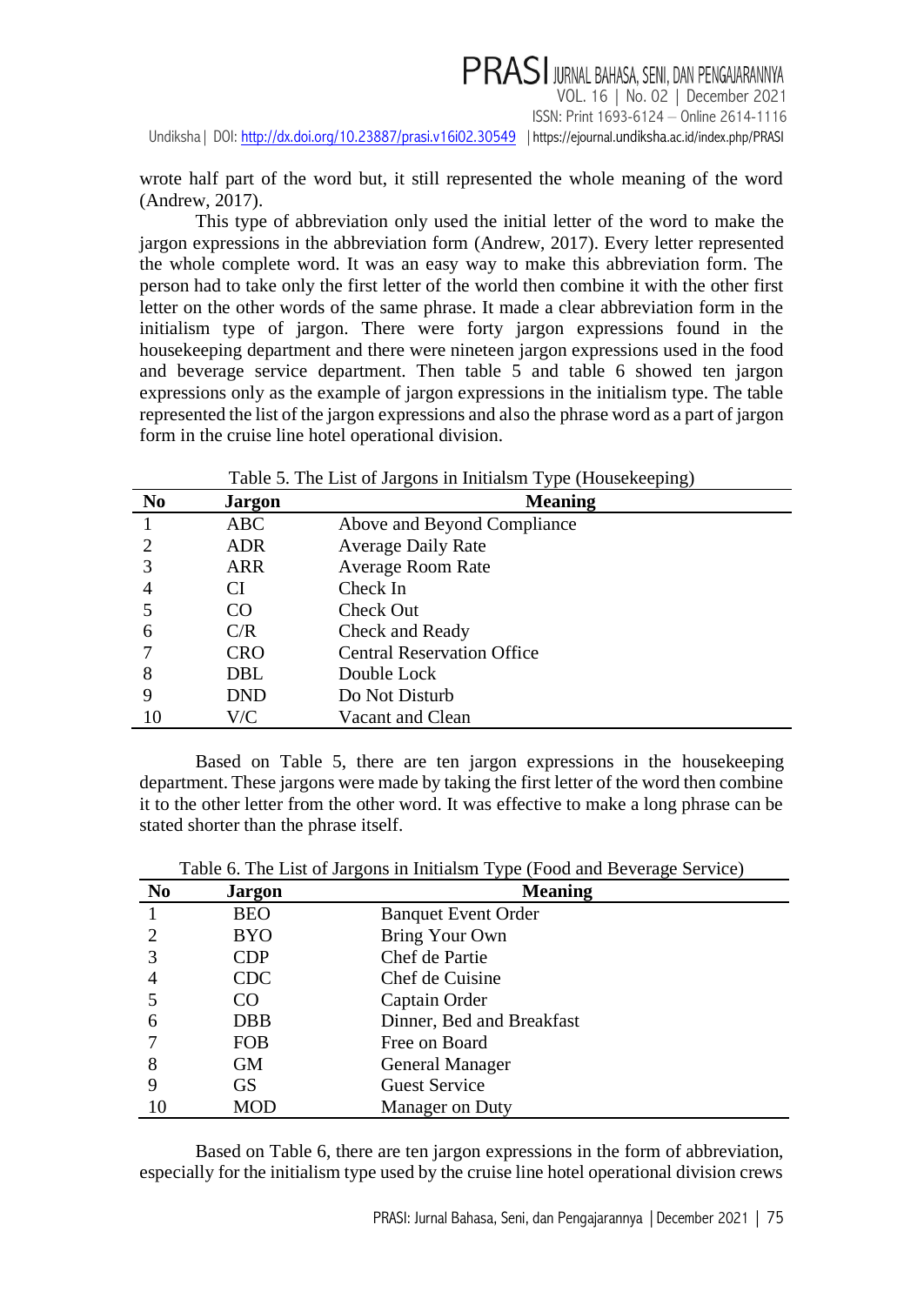in food and beverage service. It showed that the jargon expressions in this form and also its type was still exist and used effectively in the conversation. The initialism took the initial letter of the word and combined it with the other initial letter. Then this combination was called abbreviation, especially in initialism type. The principle of making these expressions was generally the same as an abbreviation. But some meanings and the functions of the jargon expressions were different.

Shortening was one of the abbreviation types. The way to make this shortening type of the abbreviation form was by omitted the beginning or the ending part of the word (Andrew, 2017). Then it became much shorter than the real world. In this part of the research, table 7 and table 8 showed the list of jargon expressions in one of the abbreviations types and also the real form of the word itself.

|                |               | Table 7. The List of Jargons in Shortening Form (Housekeeping) |  |
|----------------|---------------|----------------------------------------------------------------|--|
| N <sub>0</sub> | <b>Jargon</b> | <b>Meaning</b>                                                 |  |
|                | <b>Bkg</b>    | <b>Booking</b>                                                 |  |
|                | Comp          | Complimentary                                                  |  |
| 3              | Fam           | Familiarization                                                |  |
| 4              | Id            | Identification                                                 |  |
|                | Loc           | Location                                                       |  |
| 6              | Occ           | Occupancy                                                      |  |
|                | Priv.         | Private                                                        |  |
| 8              | Reg.          | Regular                                                        |  |
|                | Res           | Reservation                                                    |  |
| 10             | Ppl           | People                                                         |  |

Based on Table 7, there are ten examples of jargon expressions in the housekeeping department. These table were in the form of abbreviation especially in the shortening type. This type made the word is stated or written in the short form. It made the simple form of the word.

Table 8. The List of Jargons in Shortening Form (Food and Beverage Service)

| N <sub>0</sub> | <b>Jargon</b> | <b>Meaning</b>  |  |
|----------------|---------------|-----------------|--|
|                | <b>BBQ</b>    | <b>Barbeque</b> |  |
|                | Comp          | Complimentary   |  |
| 3              | Id            | Identification  |  |
|                | Loc           | Location        |  |
|                | Occ           | Occupancy       |  |
| 6              | reg.          | Regular         |  |
|                | Rest          | Restaurant      |  |
|                | Ppl           | People          |  |

Based on Table 8, eight jargon expressions existed in the cruise line, especially for the food and beverage service. These jargon expressions made a short term that represents the whole character of the word. The word was written or spoken in a short form by using this type of abbreviation. The jargon in this type still existed and needed to be used in the cruise ship. It made a shorter and simple form of a long-phrase.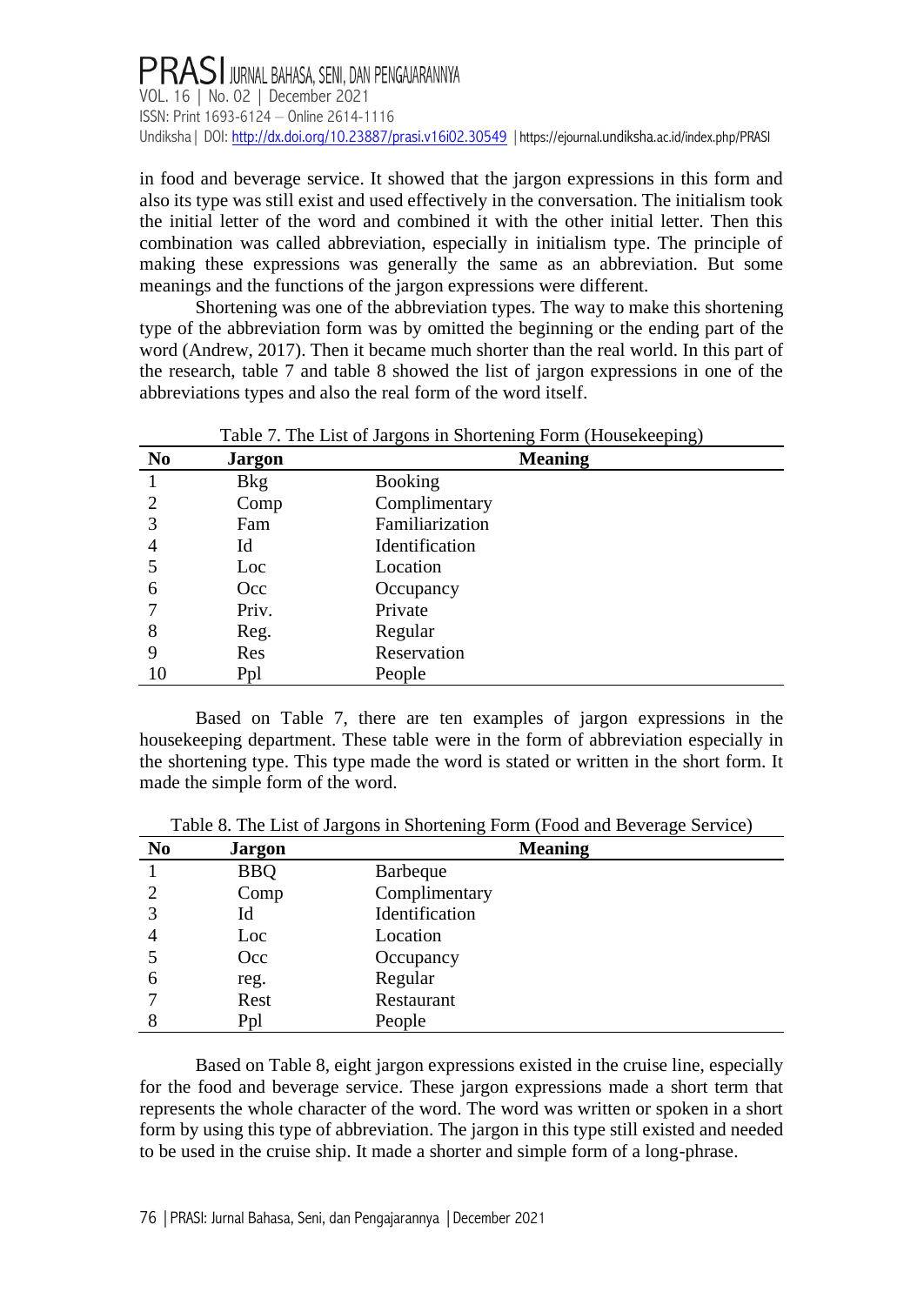The acronym as one of the jargon forms was a form of jargon that able to be pronounced by the cruise line crews as a real word. The jargon in this form took the first letter of the word (Cannon, 2011, p. 107). Then this jargon was treated by the cruise line crews as a word. It spelled and pronounced as a word. It made the people able to say it easier. It was a unique form, "the acronym is an idiosyncratic part of our everyday vocabulary" (Izura and Playfoot, 2011). The people did not need to spell the letter in the acronym expression one by one. Table 9 and Table 10 showed the list of the jargon expressions and also the real word of the jargon expressions.

|                |               | Table 9. The List of Jargons in the Actomyin Form (Housekeeping) |
|----------------|---------------|------------------------------------------------------------------|
| N <sub>0</sub> | <b>Jargon</b> | <b>Meaning</b>                                                   |
|                | <b>BAR</b>    | <b>Best Available Rate</b>                                       |
|                | COS           | Cost of Sale                                                     |
|                | <b>GOPPAR</b> | Gross Operation Profit Per Available Room                        |
|                | LOS           | Length of Stay                                                   |
|                | <b>ROH</b>    | Run of House                                                     |

Table 9. The List of Jargons in the Acronym Form (Housekeeping)

There are five examples of jargon expressions in the housekeeping department on the Table 9. This acronym expressions were pronounce like word and also made the long phrase became shorter. It helped the people a lot to pronounce the long phrase in the acronym form.

| N <sub>0</sub> | <b>Jargon</b> | <b>Meaning</b>                            |
|----------------|---------------|-------------------------------------------|
|                | <b>ASAP</b>   | As Soon as Possible                       |
|                | <b>BAR</b>    | <b>Best Available Rate</b>                |
|                | COS           | Cost of Sale                              |
|                | <b>DOSM</b>   | Director of Sales and Marketing           |
|                | <b>GOPPAR</b> | Gross Operation Profit Per Available Room |

Table 10 The List of Jargons in the Acronym Form (Food and Beverage Service)

Then on the Table 10, there are five jargon expressions in food and beverage service department. It showed that the jargon in the acronym form existed to be used in the cruise line. It made a short term of a long-phrase. It arranged the letter that represented the word into a jargon expression that able to be pronounced clearly and effectively like a single word. The acronym was pronounced by the speaker as a usual word. In this form, the jargon expressions did not be spelled and spoken like a jargon in the abbreviation form.

Jargon expression was as a specialized language used by the professional or in an occupational group (Nordquist, 2019). The jargon expressions had a specific meaning in a department. The meaning of the jargon expressions in the housekeeping department was different from the one in the food and beverage service department. For example, there were some similar jargon expressions like station and CO. The meaning of jargon "station" in the housekeeping department was a place to put every cleaning equipment. Then the meaning of jargon "station" in the food and beverage service department was a place for waiter or waitress to in charge of the restaurant. Next jargon expression, in the housekeeping department, the meaning of jargon "CO" was Check Out. Then in the food and beverage service department, the meaning of jargon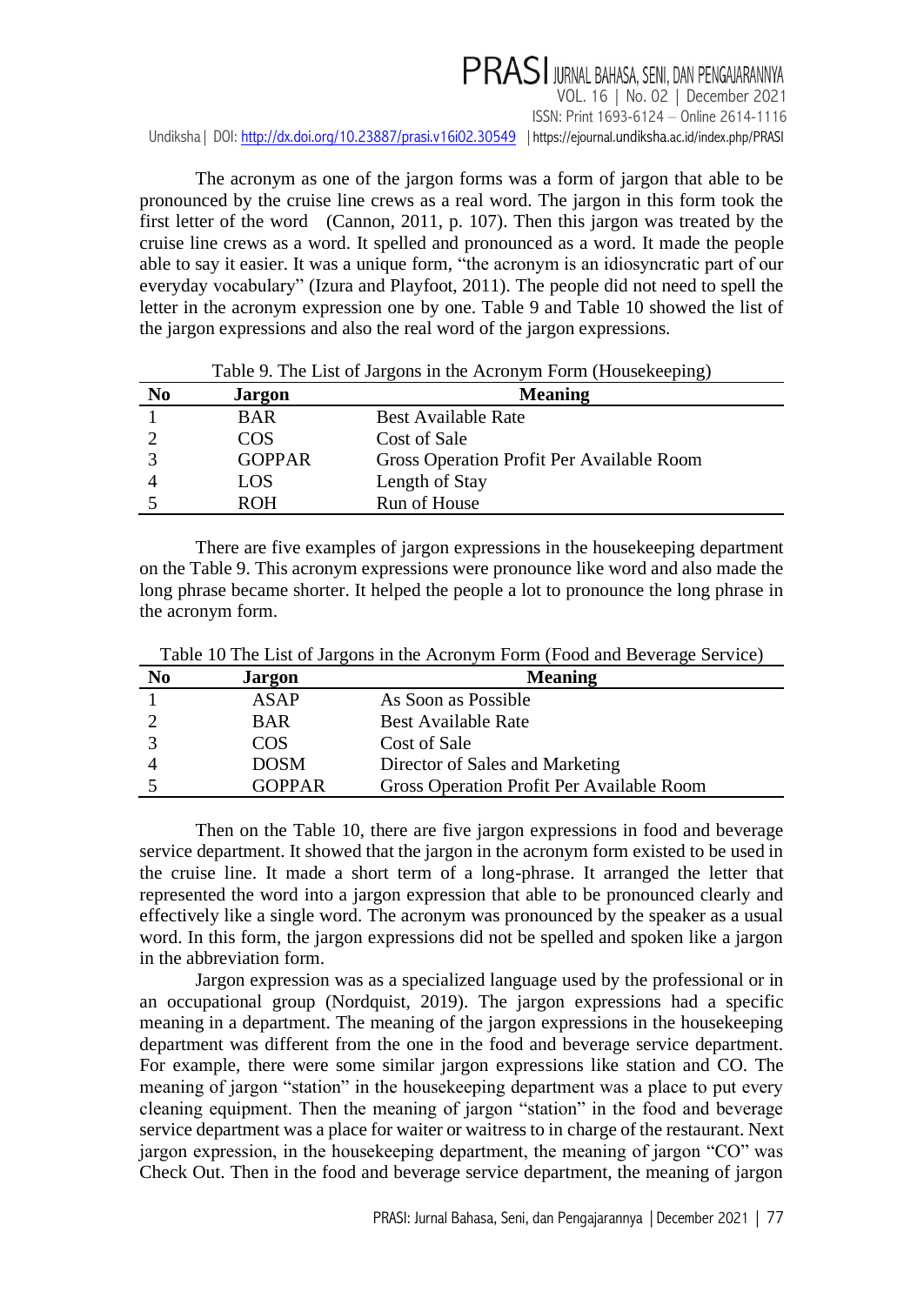expression "CO" was Captain Order. As a result of the research, the meaning of the jargon expression was different in every department. It was a specialized language used by the professional in a department that related to the group needs.

There were four functions of jargon that explained in this section. There were two jargon functions stated by Allan and Burridge (2006). "The first function was providing a clear and unambiguous term that refers to the activity. The second function was promoting their group solidarity and exclude as out-groupers" (Allan and Burridge, 2006). Then "the third function was marking the group membership" (Brown and Attardo, 2009). The fourth function of the jargon was giving additional value for a product and service. The jargon was used often by the cruise line crews in communication among the cruise line crews or between the cruise line crews and the guest. The jargon expressions were a functional item to be used in the cruise line.

The jargon expressions were able to provide a clear and unambiguous term of language for the people as a professional in a group, and it would be suitable for their activities (Allan and Burridge, 2006). The jargon had an important role in the communication and coordination among every crew in a cruise line. They were able to communicate effectively and efficiently by using jargon expressions. The jargon expressions referred to their daily activities on the cruise line. Therefore the jargon expressions were suitable for the specialized domain activities. The jargon worked well in a food and beverage service department and housekeeping department. The staffs in the housekeeping department were able to give the instruction, command, and information clearly by using the jargon expressions. Then in the food and beverage department, the jargon expressions worked similarly to the jargon in the housekeeping department. It was clear and provided the speaker with the unambiguous term in a specialized department.

The jargon expressions were able to make the relation between the members of the group became strong, and it can exclude someone from outside the group also who do not use the jargon expressions as well (Allan and Burridge, 2006). This function of the jargon expressions made a group, especially for the department in a cruise line, became solid. The jargon expressions were only used by the group's members often in doing a conversation and their duty. It was suitable to use because the jargon expressions referred to their activity. Therefore the jargons were able to promote group solidarity. Then it was special for one department only. The other department did not use the jargon expressions from the other department. It caused the jargon was able to exclude the out-groupers who did not use the jargon expressions as well. The jargon promoted group solidarity (Juddin, 2017). The jargon expressions created a familiar and functional expression used by all crews in a group or department. It made a solid bounding among the cruise line crews in a group. It was able to strengthen intimacy among the users in the group (Seli, 2019). The cruise line crews used the jargon expressions in keeping the information from the other people who do not belong to them (Pradipta, 2017). This condition was able to exclude the other cruise line crews from a different department.

The membership of a cruise line crew in a profession is possibly known by the other from the jargon that they usually used (Brown and Attardo, 2009). The outgroupers can be known in the group membership of a profession by looking at the jargon that they used. The cruise line crews had to be experts in using the jargon expressions on their department to make the coordination between the cruise line crew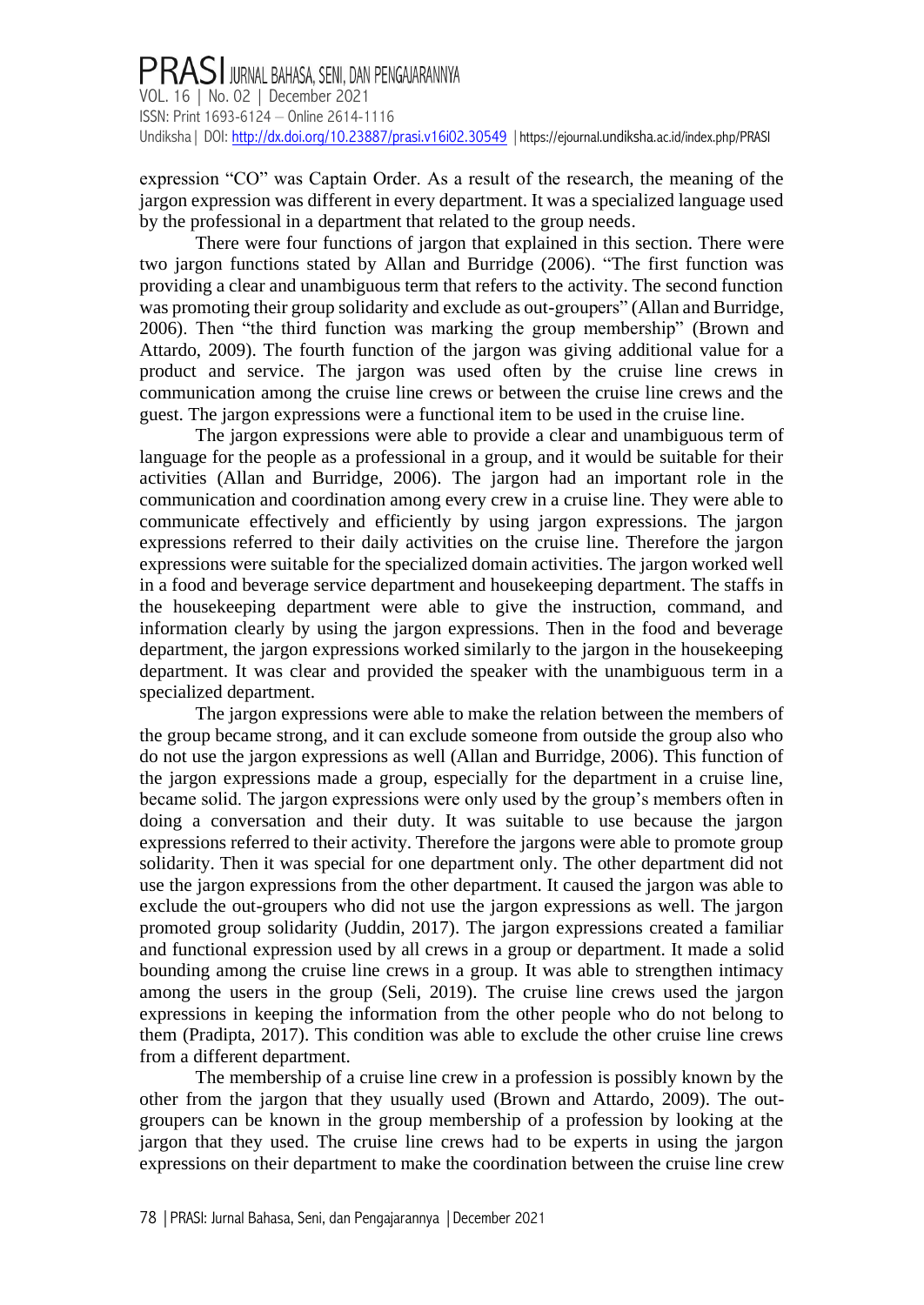run well. Along that process, the jargon expressions were used by the cruise line crew often during the conversation. Then from that activity, somebody was able to recognize the members of the cruise line crew in what department through the jargon that they used. The jargon expressions was able to show the identity of the group (Seli, 2019). The jargon expressions gave a mark for the membership of the cruise line crews.

The jargon gave a clear, unambiguous, and economic term for the product (Juddin, 2017). This function concerned to the jargon as an economic term for product. The jargon expressions as a unique expression would make the product looked special. For example, the utterance special of the day, the word "special" was suitable to be used for the food and beverage that had to recommend for the guest. This expression was able to give additional value that made the food and beverage looked special on that day. The waiter or waitress would persuade the guest about the food and beverage menu in the list of "special of the day" menu. In the end, the guest would be like to order the food and the beverage. Then in the housekeeping department there was jargon "deluxe room" for expressing the high criteria for the room's types. It increased the sale of the product in the cruise line.

### **CONCLUSION**

From the result of the research, it can be concluded that the jargon expressions are still exist in the cruise line hotel operational division, especially in the housekeeping department and food and beverage service department. There are one hundred and sixteen jargon expressions in the housekeeping department. Those are twenty four jargons in word form, thirty seven jargons in phrase form, forty jargons in abbreviation form (initialism type), ten jargons in abbreviation form (shortening type), and five jargons in acronym form. Then, there are one hundred and thirty six jargon expressions used by the food and beverage service department crew. Those are twenty seven jargons in word form, seventy seven jargons in phrase form, nineteen jargons in abbreviation form (initialism type), eight jargons in abbreviation form (shortening type), and four jargons in acronym form. The meaning of the jargon expressions is different in each department that depended on their needs. There are also four functions of jargon expression. The functions are providing a clear and unambiguous term that refers to the activity, promoting their group solidarity and exclude as out-groupers, marking the group membership, representing the product.

The example, meaning and also the function of the jargon expressions used in the cruise line are not used often in daily life. It was used only in the cruise line, in each department, in special condition. The knowledge about the cruise line jargon expressions are not known that much by the other people outside the cruise line crews but it is needed as a reference by the other researchers to do another research. It is needed by the student and teacher especially in the vocational school as an additional material to learn about the English for the specific purposes. Then it is needed by the other people that had a business in the cruise line as a guest or a new cruise line crews. Therefore, this research is useful and necessary to help student, teacher, researcher, worker in the cruise line, and also the worker in the hotel operational division outside the cruise line crews to know about the jargon expressions that used in the cruise line. They can read and see the result of the research to know more about the example, meaning, and function of the jargon expressions. Then they are able to practice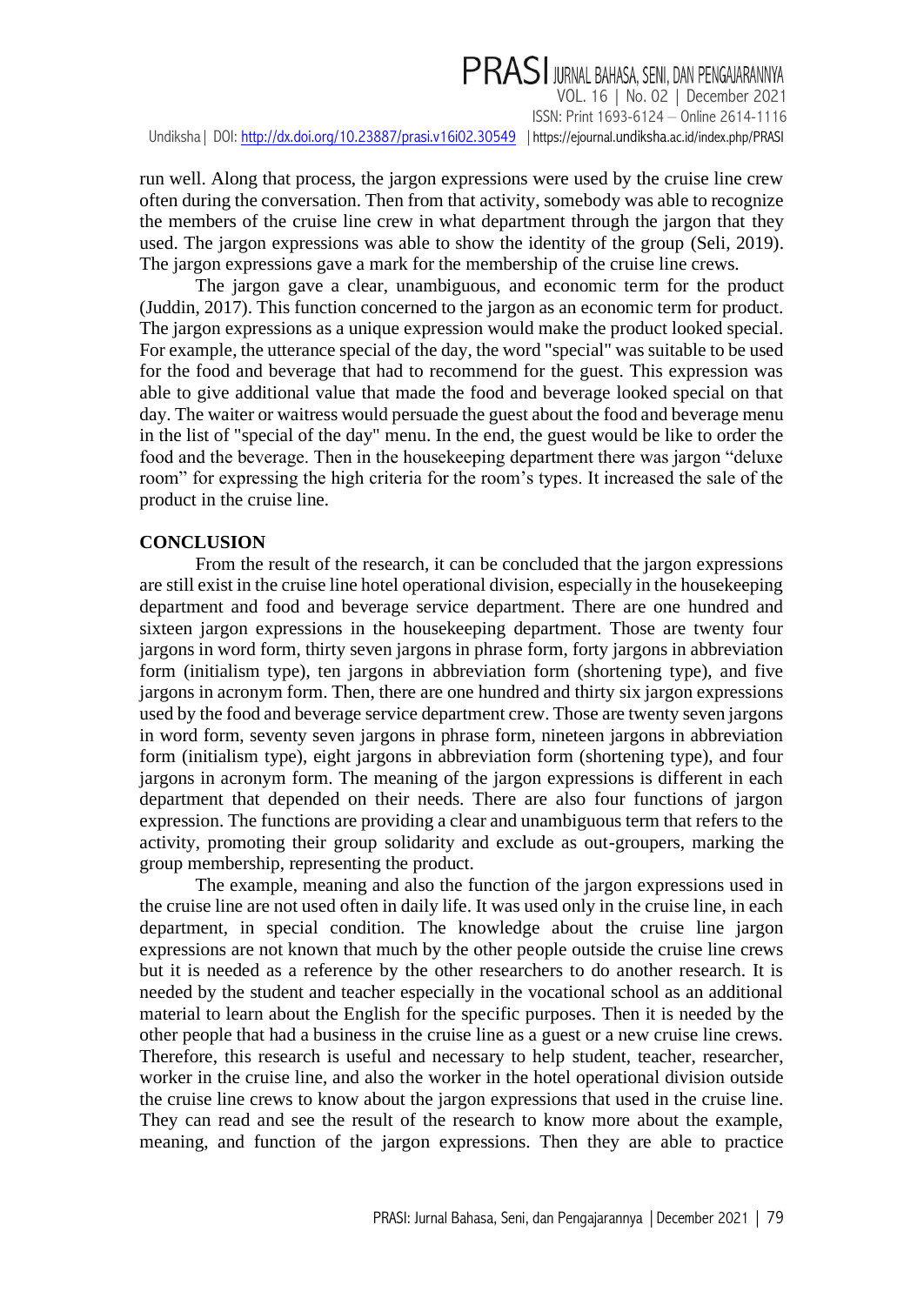independently or join an institution to learn more about it. Thus, they can understand about the jargon expressions in the cruise line.

### **REFERENCES**

- Adriadi, P. (2010). The Functions and Responsibilities of Foods and Beverages Product Division in Sahid Jaya Hotel Solo. 1-39.
- Allan and Burridge. (2006). *Forbidden Words: Taboo and the Censoring of Language.* Cambridge: Cambridge University Press.
- Andrew. (2017). *Types of English Abbreviation*. Retrieved from Crown Academy of English: https://www.crownacademyenglish.com/types-english-abbreviations/
- Ary, Jacobs and Sorensen. (2010). *Introduction to Research in Education.* USA: Wadsworth Cengage Learning 10 Davis Drive Belmont, CA 94002-3098.
- Balthazard, C. (2015). *What does it mean to be a professional?* Retrieved from HRPA (Human Resources Professionals Association: hrpa.ca/Documents/ Designations/Job-Ready-Program/What-it-means-to-be-a-professional.pdf
- Brown and Attardo. (2009). *Understanding Language Structure, Interaction, and Variation: An Introductin in Applied Linguistics and Sociolinguistics for Non-Specialist.* Michigan: University of Michigan.
- Cannon, G. (2011). Abbreviations and Acronyms. *Duke University Press*, 107.
- Crystal, D. (2003). *The Cambridge Encyclopedia of the English Language.* New York: Cambridge University Press.
- Firdaus, A. (2011). *Hotel Housekeeping*. Retrieved from Hotel Housekeeping: Hotel Housekeeping: http://housekeeping-department.blogspot.com/2011/05/hotelhousekeeping.html
- George, Y. (2006). *The Study of Language 3th Edition.* USA (United State of America: Cambridge University Press, New York.
- Halligan, N. (2004). *A Short Course on Writing Technical Report*. Retrieved from Technical Writing Course: http://www.technical-writing-course.com/index. html
- Izura and Playfoot. (2011). A normative study of acronyms and acronym naming. *Behavior Research Methods*, 1-29.
- Juddin, M. N. (2017). The Jargon Used by Employees of Food and Beverage Service (FBS Division) at Hotels. *jurnal.uin-antasari*, 93-119.